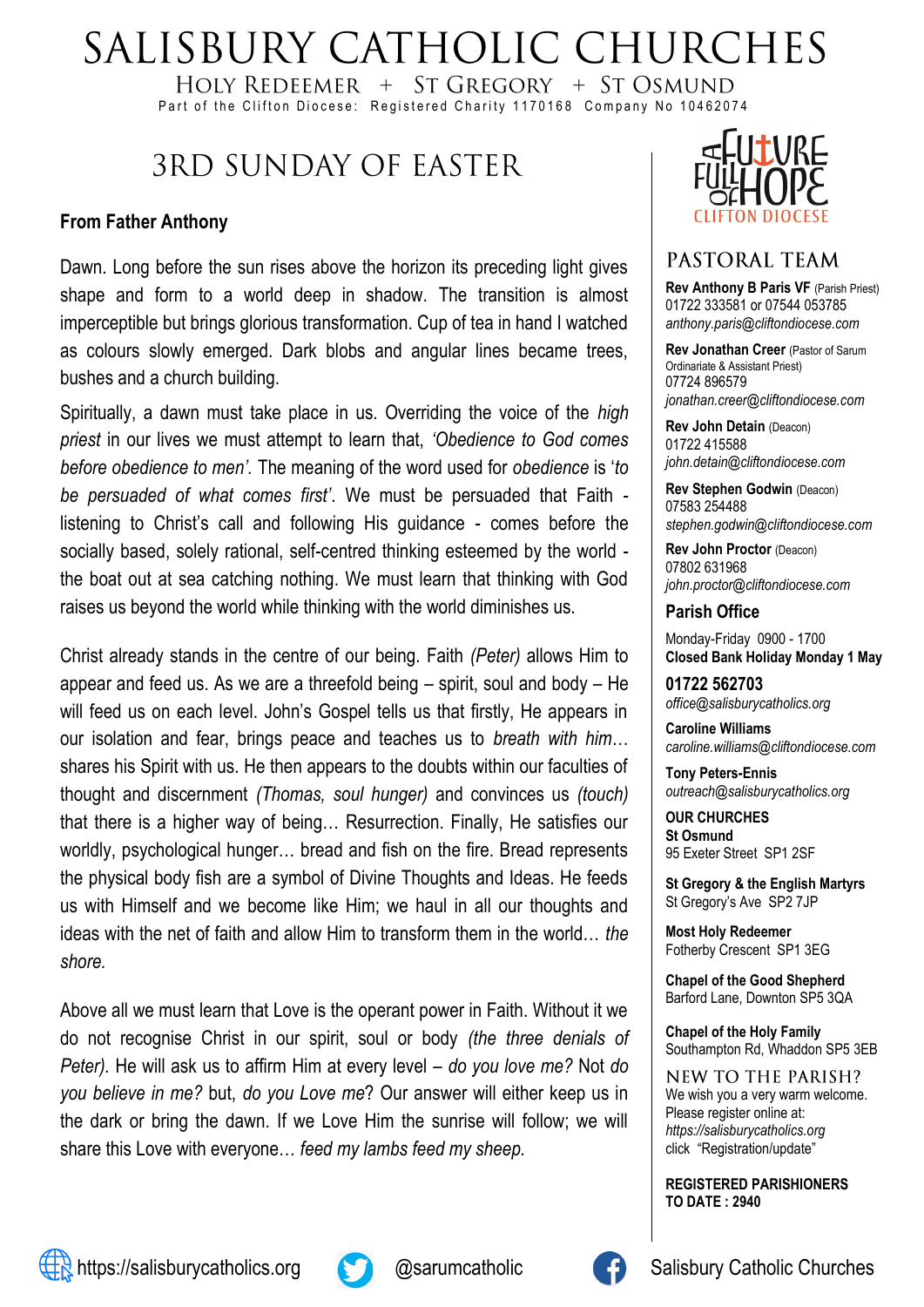# MONTH OF MAY - DEVOTIONS TO OUR LADY

**The Rosary -** Starting Friday 6 May, the Rosary will be prayed in St Osmund's Church at 18:00 each Friday evening in May preceding the 19:00 Mass. Led by our Rosary Group, everyone is encouraged to join.

**Salve Regina -** After each Mass in May, the celebrant will sing the Salve Regina and we encourage the congregation to join in. [Click here](https://salisburycatholics.org/may-devotions) for a recording and the text to help you learn it if you don't already know it.

Please visit our 'May Devotions' page by clicking on the button on our Homepage or by [clicking here](https://salisburycatholics.org/may-devotions) where you will find with Bishop Robert Barron videos of 'Why pray the Rosary', 'How to pray the Rosary and one for each of the four mysteries Sorrowful, Luminous, Joyful and Glorious.

# FEAST OF THE ENGLISH MARTYRS - WEDNESDAY 4 MAY

On Wednesday 4 May we celebrate the feast of the English Martyrs and call to mind not only the forty priests, religious and lay people canonised by Pope Paul VI in 1970, but also the further two hundred and forty-two declared 'Blessed' and those, many unknown, Catholics who died defending the faith in a period of around 150 years following the Reformation. Please click on the image in the 'Top News or [click here](https://salisburycatholics.org/english-martyrs) for a reflection by Bishop Nicholas Hudson, further background and prayer.

**Plan for Peace** Pope Francis is calling once again on humanity to change its mindset and to plan for peace. Addressing participants in a Catholic National Congress on Hispanic Ministry, he notes that we are living an "absurd time in which, without having yet come out of a pandemic that has afflicted all humanity with great suffering and sorrow, we find ourselves in the midst of the suffering and tragedy of a war."

*"Every war is born of injustice, every war, including those that at times we wage in our families and communities, which are fought in silence; they too are born of injustice."*

**Contemplative Prayer** in St Osmund from 12:30pm to 1pm Monday 2 May. Contemplative prayer may be described as simply resting in God's presence. It as a way of 'looking' at God and listening with the heart. We do not have to 'do' much in this form of prayer. This is an attentive waiting for God to meet us and to be with us.

**CAFOD -** Many thanks to everyone who kindly sponsored Mary for the CAFOD Lenten walk against hunger, £375 was raised for CAFOD.

**SPUC Stall Saturday 14 May in Salisbury Market**. Contributions needed for the stall i.e. cakes, jams, sweets, home produce, plants, gifts, books, CDs or DVDs. Please contact either Alison 01722 741681 or Bernadette 01722 711137. Thank you.

**St Joseph's Catholic School, Laverstock** have a number of key vacancies which they are keen to fill, please follow this link if you are currently looking for a new opportunity: *https://sjcs.org.uk/current-vacancies/*

**My Generation** will NOT be meeting at the St Gregory's Hall on Wednesday 4 May but will next meet at 2pm on Wednesday 18 May.

**Bible Book Club** meets on Tuesdays in the Parish Rooms 10:45am-12:30pm. Please join us as we read and study the Psalms. For further details contact John 07899 244072.

**Rosary Group** meets to pray the Rosary together via Zoom on each Wednesday at 2.30pm. Please contact Josephine on 01722 328410 for information. Everyone is welcome to join.

**Advance Notice** First Holy Communion Masses will be taking place at our regular Saturday evening/Sunday Masses on 21/22 May. We look forward to full churches and celebrations of great joy!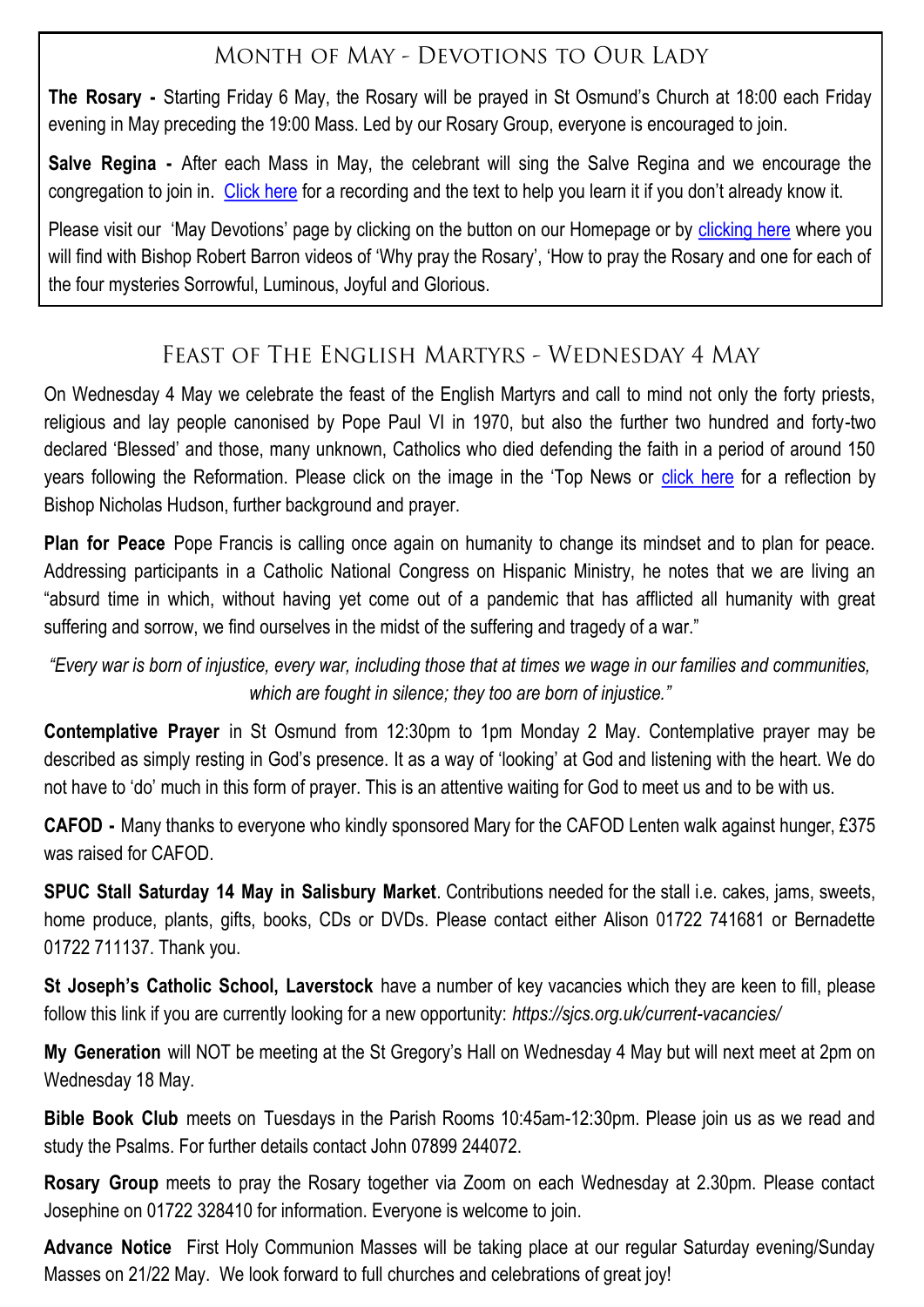**Requiem Mass for Parishioners who died during the Pandemic.** Tomorrow Saturday 30 April 2022 at 10am in St Osmund, there is a special Requiem Mass for these individuals many of whom had a limited funeral, their names will be read out during the intercessions. Please come and remember them in prayer.

**Salisbury Catholic Churches Afternoon Tea - Sunday 8 May 3pm at the White Hart Hotel.** Everyone is invited to an Afternoon Tea & Talk on the 'Stories of Salisbury'. Book your place with the White Hart Hotel on 01722 327476 or at their reception. £14.50 per person. For more information click the image in the 'Top News' box or [click here](https://salisburycatholics.org/blog/salisbury-catholic-churches-afternoon-tea)

**Explore Your Faith** The Nicodemus Group will be starting the third module of six meetings on Wednesday 4 May at 7pm in the St Osmund's Parish Rooms. We will meet once a week for the following six weeks. For more information, please go to the "Explore Your Faith" page on the website or contact Dave Blake directly to register interest or ask any questions: *nicodemus@salisburycatholics.org*

**St Gregory's Parish Pastoral Council** The minutes of the last meeting on 21 March are now available on our website, select 'Parish Life' on our main menu and then 'Parish Pastoral Councils' or just [click here.](https://salisburycatholics.org/ppc-st-g) Date of the next meeting is 23 May at 6.30pm in St Gregory's Hall.

**Altar Server Training** - Fr Jonathan is planning to lead some altar server training in the coming months. We would like to hear from anyone who was an altar server prior to the pandemic that would now like to return as there will be 'refresher' training for you. We would also like to hear from any child who has made their First Communion who would like to begin serving. Please email the parish office *office@salisburycatholics.org* or ring 01722 562703. Many thanks.

**MISSIO / Red Box - Spring collection in May.** We are now collecting again. There are three options: you can bring your Red Box to Mass and hand it to a welcomer or to the Office, or if you let us know we can post an envelope through your door giving you the option of emptying your Red Box into it for later collection, or alternatively as some of us are carrying less and less cash you may wish to donate directly by bank transfer, details are below.

**Account Name**: Missio **Sort Code**: 16-00-16 **Account Number**: 10824230 **Reference**: Please include your postcode as a reference so that your donation can be attributed to our parishes. Please let us know if you choose this option. Contact Tony in the Parish Office if you have any questions or want to join 01722 562703.

**Confirmation 2022 -** Following the first meeting with the parents last Saturday, the next meeting will be with the candidates on 10 June at 7pm in St Osmund's Parish Rooms**.** The proposed timetable can be found by clicking on 'Sacraments' on our main menu and then 'Confirmation' or [click here.](https://salisburycatholics.org/confirmation) For further information please contact Annette at *confirmation@salisburycatholics.org*

**First Holy Communion 2022** The fourth children's session is tomorrow Saturday 30 April at 2pm in St Gregory's. For information please contact Annette *fhc@salisburycatholics.org.* [Click here](https://salisburycatholics.org/holy-communion) for the full timetable*.*

**Sunday Homilies by Bishop Jim Golka & Bishop Robert Barron** are now together on the same page on our website, click on the 'Sunday Homily' button on our homepage or [click here.](https://salisburycatholics.org/sunday-homily) Please note the homily by Bishop Barron is released late on a Saturday and so won't feature on the website until then.

**Children's Liturgy**: Worthy is the Lamb that was slain! Click on 'Church TV' then select 'Children's Liturgy' or [click here.](https://salisburycatholics.org/childrens-liturgy)